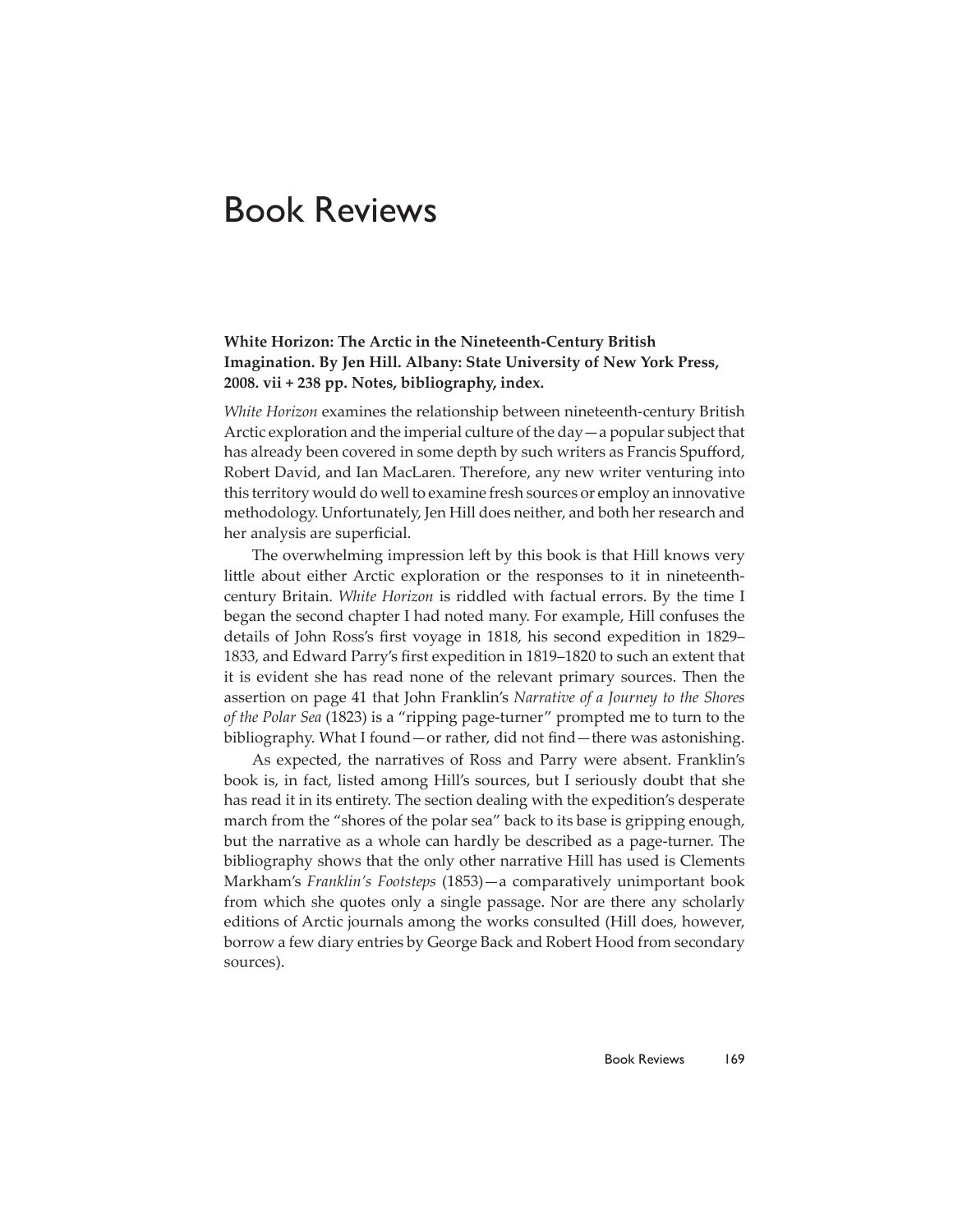Among secondary sources, the writings of William Barr, Barbara Belyea, Richard Cyriax, Clive Holland, Robert Richard, W. Gillies Ross, M. J. Ross, Ann Savours, Hugh Wallace, and David Woodman are nowhere to be found. Of the many articles published by Richard Davis, Ian MacLaren, and Ian Stone, Hill cites only one by Davis, two by MacLaren, and one by Stone. Standard nineteenth-century biographies, such as H. D. Traill's life of Franklin, are also conspicuous by their absence. The only twentieth-century biography listed is Geoffrey Lamb's *Franklin, Happy Voyager* (1956), an undistinguished work based on earlier secondary sources.

On what foundation, then, does Hill rest her claims about the place of the Arctic in nineteenth-century British culture? Mainly, it seems, on information about the northern expeditions derived from a few secondary sources such as Francis Spufford's *I May Be Some Time: Ice and the English Imagination* (1997) and Eric Wilson's *The Natural History of Ice: Romanticism, Science, and the Imagination* (2003); on her own responses to these recent retellings of Arctic stories; and on her knowledge of Romantic and Victorian literature. Hill frequently describes the supposed reactions of nineteenthcentury readers to the Arctic narratives, but she puts forward no empirical proof at all that the Far North was actually seen in the way she claims. She does not draw on journalism, diaries, letters, or other traditional primary sources for her information about reader response. Instead, she provides her own interpretations of Franklin's first narrative and a few other nineteenthcentury texts. These, she seems to believe, tell us all we need to know. However, in every case her reading is open to serious question.

Hill's chosen texts, besides Franklin's book, are Robert Southey's biography of Lord Nelson, Mary Shelley's *Frankenstein*, Eleanor Porden's poem *The Arctic Expeditions*, Charlotte Brontë's *Jane Eyre*, Charles Dickens' articles in *Household Words*, Wilkie Collins' play *The Frozen Deep*, and the boys' adventure novels of R. M. Ballantyne. This is, mostly, very well-trodden ground. Only Southey and Porden (who is remembered today mainly as Franklin's first wife) are new. The serious attention given to Porden as a writer is certainly commendable. However, Southey's book seems distinctly out of place.

Hill's central thesis is that the "swashbuckling heroes" of the Arctic were culturally constructed in terms of an "irrefutable, 'hard' masculinity" which served to counter the idea that Englishmen could ever be vulnerable to "physical, psychological, and moral weakness." The Arctic, therefore, was "an ultimate space of white masculine self-reliance" (6). It was pictured by the British public as white and empty, devoid of human life (12). Hill argues that this construction of polar heroism began with Southey's account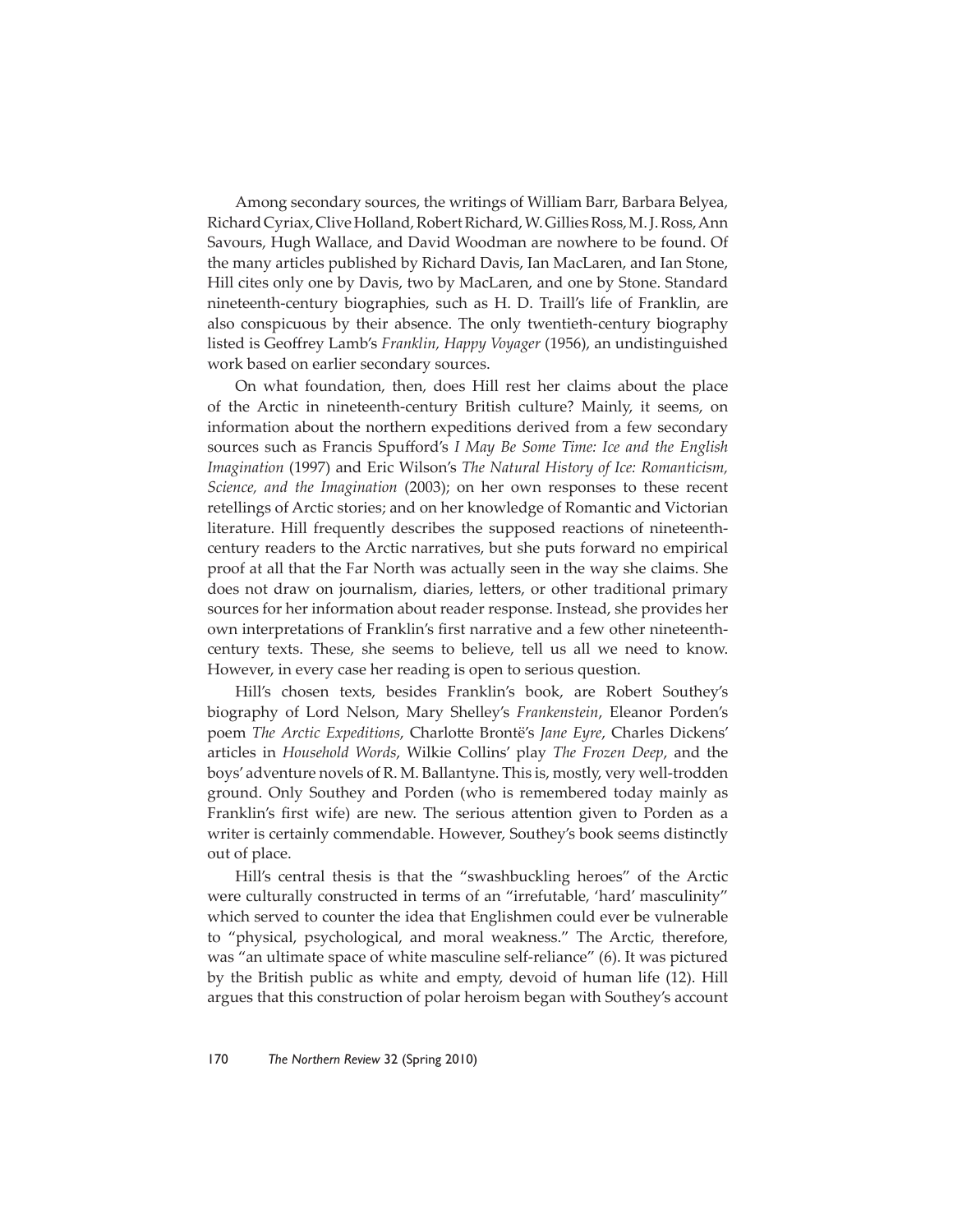of young Horatio Nelson's voyage to the Arctic as a member of Constantine Phipps's 1773 expedition. In particular, she places great emphasis on the story of an encounter between the future hero of Trafalgar and a polar bear. It was in the Arctic, then, that Nelson learned how to make a heroic display of manly physical prowess, and Southey deftly used the story to create an idealized image of what Hill calls the "national body." However, Hill's reading simply does not accord with the facts. Southey's biography highlights several episodes of boyish courage that took place before Nelson's Arctic voyage, and he presents the teenaged Horatio's pursuit of the bear as a foolhardy stunt, for which the young midshipman was rightly rebuked by his captain. The entire story of the Phipps expedition is summarized by Southey in only six paragraphs; the bear incident does not even receive a paragraph of its own. But, according to Hill, so powerful was the image created by Southey that readers of later narratives pictured overland explorations in the Canadian Subarctic as taking place "in the empty space of Phipps's Arctic Ocean" (42).

Hill then goes on to the story of the first Franklin expedition. As a result of starvation, the male British bodies of the expedition members were reduced to a state of great physical, if not moral, weakness. There was nothing "swashbuckling" about either this episode or Franklin's manner of telling it. Yet, according to Hill, as the "strangely logical result of a narrative invested in the objectification of the body," the "diminution of the physical body" was "staged so that the national or ideological body ... c[ould] come to the fore" (48). In other words, Franklin's admission in his narrative of his own and his companions' weakness was somehow contrived so as to paradoxically reinforce the public image of a "hard," heroic masculinity triumphing over the empty white space of the Arctic.

Hill believes that the compass bearings and other geographical information contained in Franklin's narrative were of great interest to readers, serving to remind the explorer's audience "where, within a fraction of a degree, he is in relation to Greenwich and the Thames, paradoxically and insistently linking explorer and reader, voyager and home, by measuring the distance between them. It is precisely this distance ... that sharpens the focus of the narrative onto the body of the explorer, making his a prosthetic national body that stands in for the citizen/reader at home" (43). In fact, both readers and reviewers expressed their irritation with such details, which were accordingly omitted from the abridged editions produced for wide popular consumption.

Next, Hill turns to women's representations of the Arctic and its heroes. In her view, the intention of both Mary Shelley and Eleanor Porden was to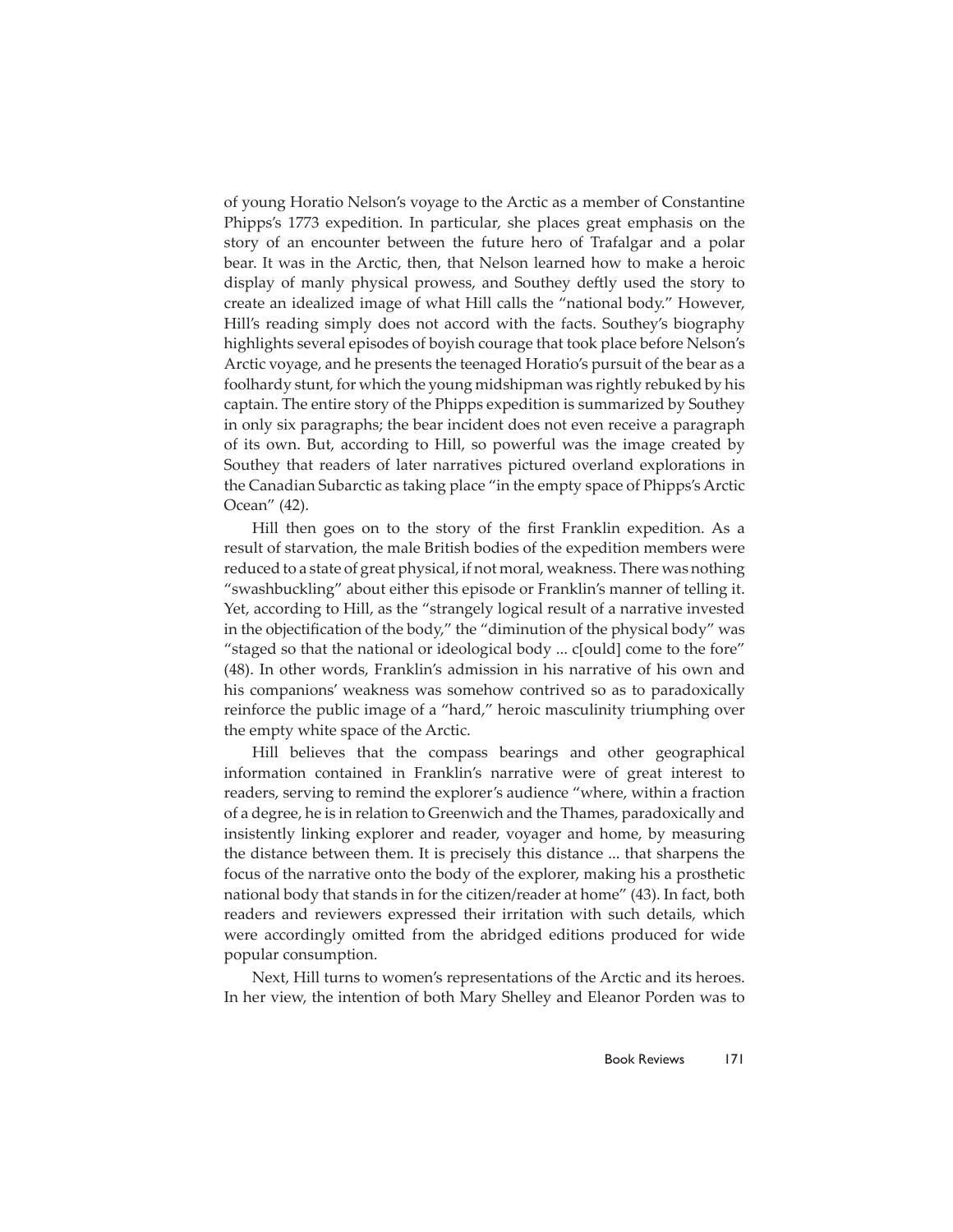"critique masculinist geographical projects" (54). This may well have been Shelley's aim, but (as Hill acknowledges) the Arctic frame of *Frankenstein*, in which Victor recounts his story to the explorer Robert Walton, was not an integral part of the novel as it took shape in its author's imagination. It is absent from the first draft, and was added only at a later stage, possibly for no better reason than to increase the book's sales. Moreover, since the publication of Charles Robinson's research on the extensive contributions made to the manuscript by Percy Shelley, it has become problematic to categorize *Frankenstein* as a woman's writing, or to consider it purely in terms of Mary Shelley's intentions as an author. Hill's discussion of Porden—potentially the most original and interesting part of her book—is flawed by her evident discomfort with the fact that Porden admired and celebrated Arctic heroism. In the chapter on *Jane Eyre*, the theme of masculine conquest fades from view almost entirely, leaving the reader to wonder why this section was included in the book at all. The obvious Arctic elements in Charlotte Brontë's novel (for example, Jane's reference to the northern scenes depicted in Bewick's *British Birds*) have already been considered at some length by Francis Spufford. Hill goes further, arguing that Jane's ordeal at Lowood School is meant to recall stories of Arctic hardship. However, the parallels she draws seem forced, and she ignores the fact that the deaths at Lowood take place in the summer, and are caused by typhus fever—a disease that evokes comparisons with the tropics rather than with the Far North.

Another chapter deals with the well-known controversy set off by John Rae's 1854 report of cannibalism on the last Franklin expedition. This is the least original part of the book, and one which strongly resembles Lillian Nayder's article "The Cannibal, the Nurse, and the Cook in Dickens's *The Frozen Deep*" (published in the journal *Victorian Literature and Culture* in 1991). Nayder argues that the figure of the Scottish servant in *The Frozen Deep* reflects an English tendency to consider the Scots and the Irish as uncivilized, semi-savage peoples who were not unlike the Inuit. Taking up this theme, Hill suggests that, in his attack on Rae (who was a Scot), Dickens intended to draw parallels between his opponent and the Inuit, or—as Hill claims they were widely known—the "Arctic Highlanders." In Hill's view, by this skilled rhetorical ploy Dickens excluded all but Englishmen from the ranks of the manly Arctic heroes. Here Hill's inadequate knowledge of Arctic history has led her seriously astray. John Ross gave the name Arctic Highlanders to a particular group of northern Aboriginal people, the Inughuit of northwestern Greenland. Ross (who, like Rae, was Scottish) certainly did not intend the name as a slur, and it was never used for all Inuit. Rae's Aboriginal informants were referred to by Dickens and the other